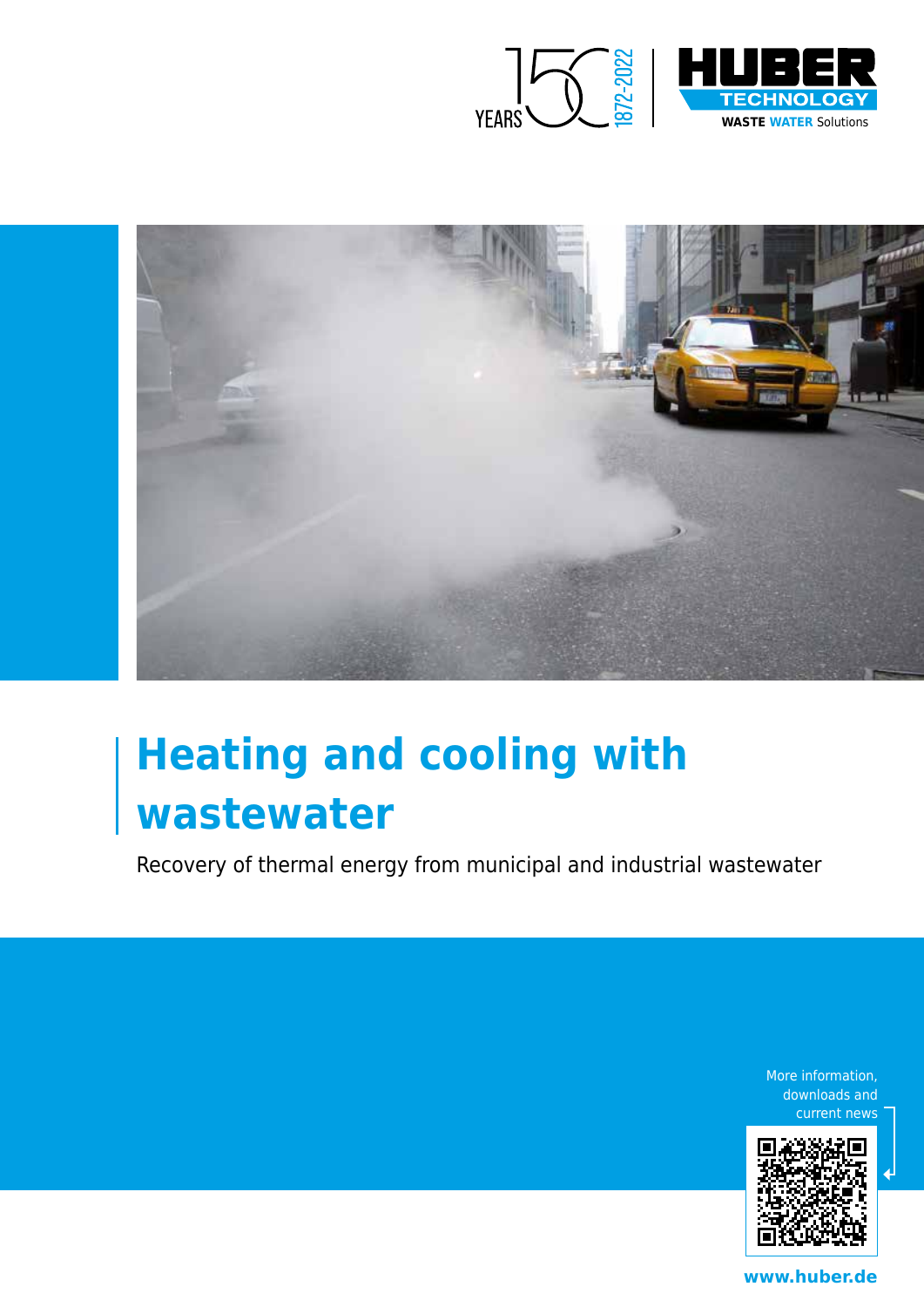#### **Heating and cooling with wastewater**

Right below the ground, in sewers, there is a hidden and seldom used source of energy: domestic, municipal wastewater with a temperature of at least 10 to 15 °C all year round. At the point of discharge to the sewer network the wastewater temperature can even be > 20 °C. Therefore and as wastewater is an energy source that is available at any time, it is an ideal energy source for heating and cooling buildings or industrial processes.

High coefficients of performance can be achieved with commercial heat pumps combined with the supply temperature provided by a panel heating, such as a floor heating ( $\leq$  35 °C) or concrete core activation ( $\leq$  30 °C). The electric power required is therefore only about 20 – 25% of the total power so that precious primary energy can be saved.

The HUBER Heat Exchanger RoWin has especially been developed to make available the enormous energy potentials hidden in wastewater or other difficult media. Due to its low temperature of approximately 20° during

summer wastewater is also an ideal heat sink. Cooling of buildings and processes can frequently be achieved with the "free cooling" principle, i.e. without the use of a heat pump. This saves an additional energy consumer and provides for maximum efficiency and cost-effectiveness of plants.



- b Wastewater shaft with HUBER screen and delivery pump
- **3** HUBER Heat Exchanger RoWin
- (4) Heat pump



*HUBER ThermWin system for the recovery of energy from wastewater.*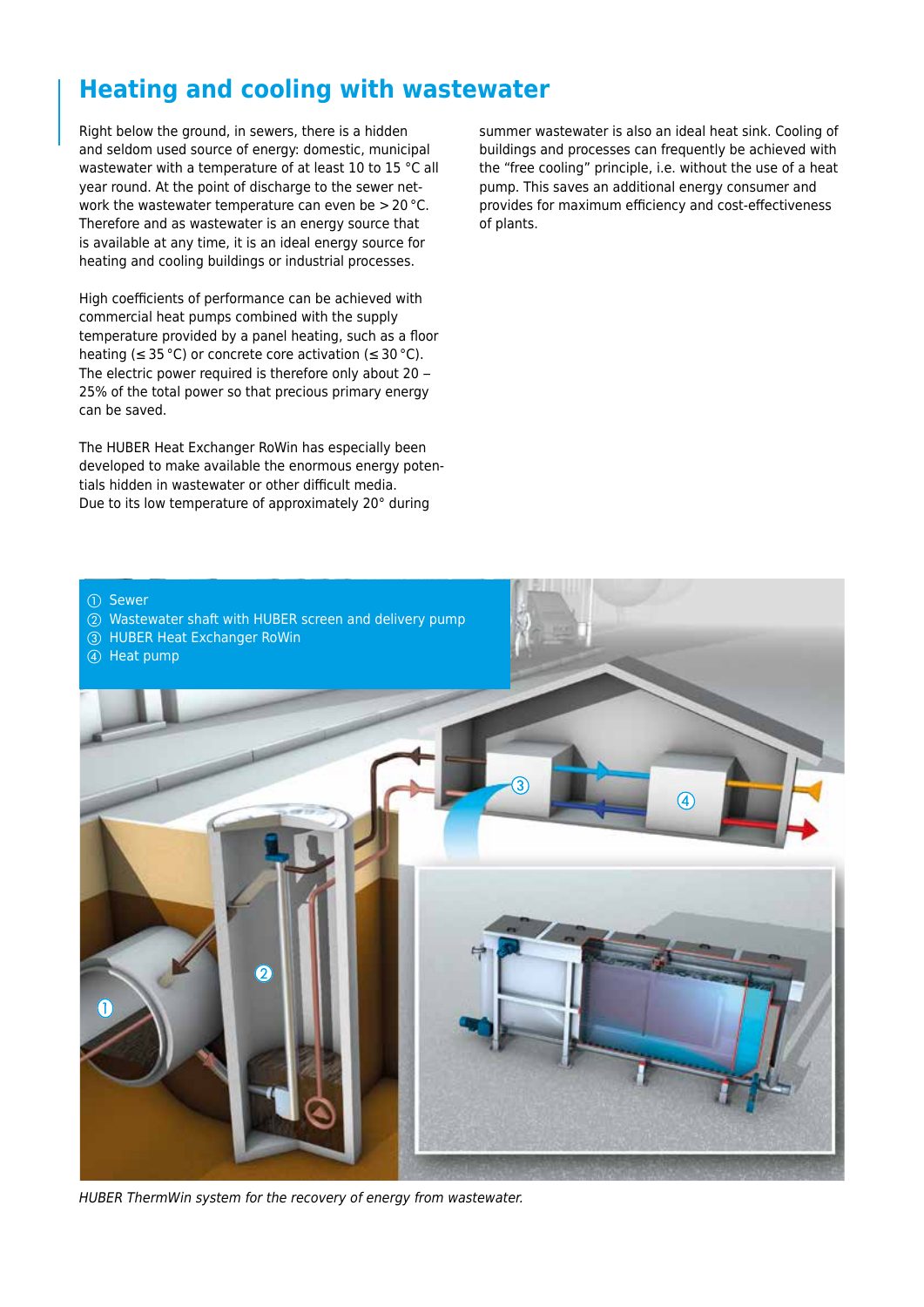#### **HUBER ThermWin System**

The utilisation of energy from wastewater is accomplished with the HUBER ThermWin system. In the first step, a portion of the raw sewage flows via an intake structure from the sewer into the HUBER Pumping Stations Screen ROTAMAT® RoK4 that retains coarse solids. The solids retained by the screen are transported vertically upwards and returned to the sewer system. The screened wastewater is lifted by a pump installed in the inlet structure and flows by gravity through the RoWin heat exchanger installed above ground. This creates continuously stable hydraulic conditions and ensures a controlled heat transfer. In the HUBER RoWin Heat Exchanger the heat energy is transferred to a cooling medium (normally water) which transports the energy to a heat pump. The cooled wastewater flows back to the sewer taking along the screenings separated by the HUBER Pumping Stations Screen ROTAMAT® RoK4.

### **HUBER Pumping Stations Screen ROTAMAT® RoK4**

The HUBER Pumping Stations Screen ROTAMAT® RoK4 installed in the intake structure ensures optimal retention of the solids contained in the raw sewage due to its two-dimensional perforated plate design. The vertical installation of the screen requires only a minimum of space. The retained solids are transported fully automatically and returned to the sewer, generating a closed cycle of solids circulation. The screened wastewater in the pumping station containing the usable energy potential is fed directly to the HUBER Heat Exchanger RoWin.

## **HUBER Heat Exchanger RoWin**

The innovative HUBER Heat Exchanger RoWin consists of a welded stainless steel construction in which horizontal pipe modules are arranged in parallel. The pipe modules are made of stainless steel to achieve maximum heat transfer efficiency. The heat exchanger is especially designed for wastewater as heat source and for difficult-to-process media. Only coarse pre-screening of the raw sewage is required.

Due to the specific chemical-biological properties of wastewater a biofilm is developed over time on the heat transfer surfaces that significantly impairs heat transfer. An innovative system for preventive, fully automatic cleaning of the heat transfer surfaces therefore is applied to effectively and completely prevent the loss of heat transfer capacity and ensure the maximum capacity is permanently maintained.

Sediments and solids settling on the tank floor are removed by a screw conveyor and returned to the sewer along with the cooled wastewater.



*Wastewater pre-screening in the intake structure with a HUBER Pumping Stations Screen ROTAMAT® RoK4.*



*Municipal wastewater; 2x RoWin size 8; heat extraction capacity 560 kW heating / 1,000 kW cooling.*